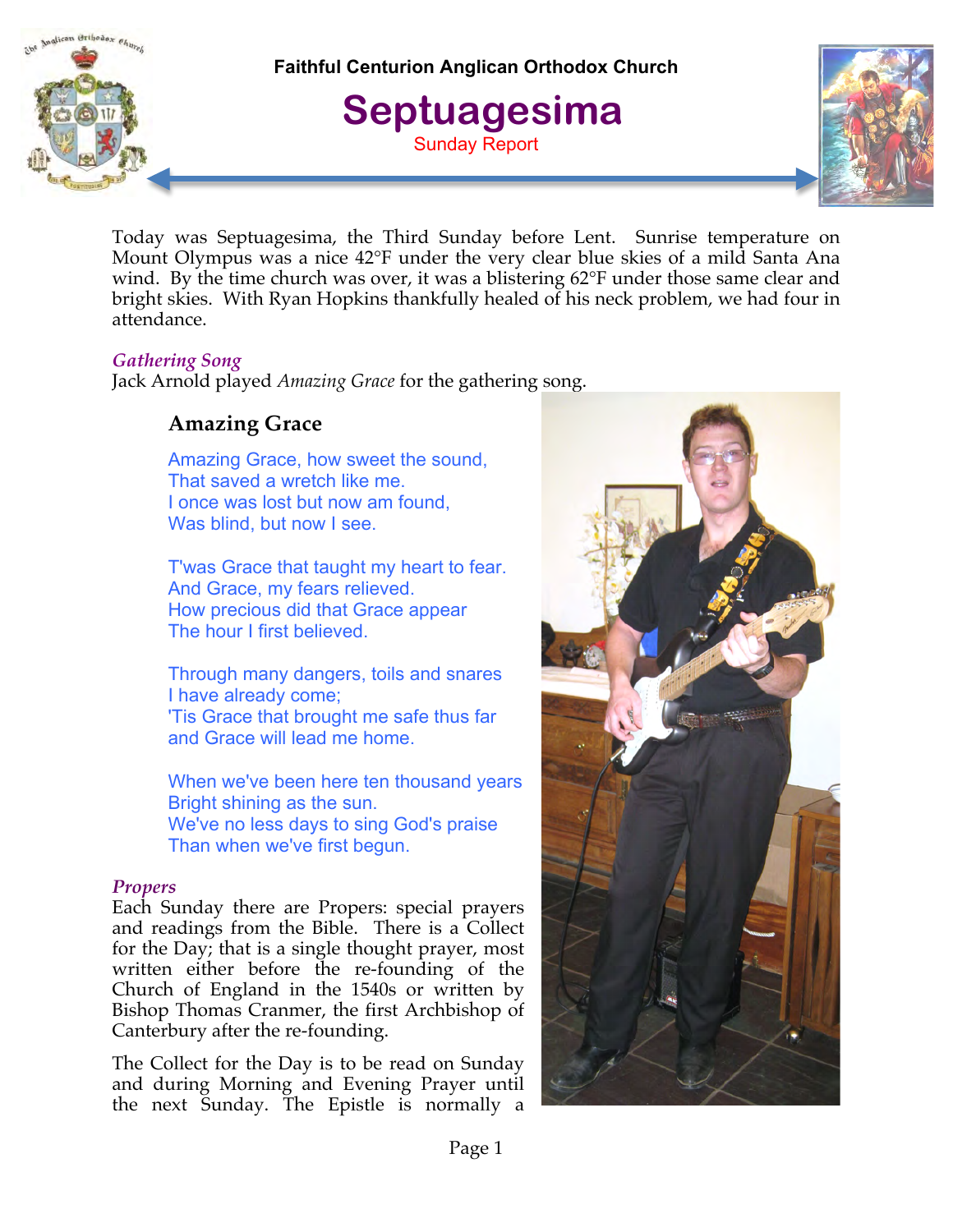reading from one of the various Epistles, or letters, in the New Testament. The Gospel is a reading from one of the Holy Gospels, Matthew, Mark, Luke and John. The Collect is said by the minister as a prayer, the Epistle can be read by either a designated reader (as we do in our church) or by one of the ministers and the Holy Gospel, which during the service in our church is read by an ordained minister or our Deacon Striker.

The propers are the same each year, except if a Red Letter Feast, that is one with propers in the prayerbook, falls on a Sunday, then those propers are to be read instead, except in a White Season, where it is put off. Red Letter Feasts, so called because in the Altar Prayerbooks the titles are in red, are special days. Most of the Red Letter Feasts are dedicated to early saints instrumental in the development of the church, others to special events. Some days are particularly special and the Collect for that day is to be used for an octave (eight days) or an entire season, like Advent or Lent.

The Propers for today are found on Page 118-120, with the Collect first:

# The Sunday called Septuagesima, or the third Sunday before Lent.

# *The Collect.*

 **LORD**, we beseech thee favourably to hear the prayers of thy people; that we, who **OLORD**, we beseech thee favourably to hear the prayers of thy people; that we, who are justly punished for our offences, may be mercifully delivered by thy goodness, for the glory of thy Name; through Jesus Christ our Saviour, who liveth and reigneth with thee and the Holy Ghost ever, one God, world without end. Amen*.*

Ryan Hopkins read the Epistle for today, which came from the Ninth Chapter of the first letter of Saint Paul to the Corinthians beginning at the Twenty-Fourth Verse:

NOW ye not that they which run in a race run all, but one receiveth the prize? So run, that ye may obtain. And every man that striveth for the mastery is temperate in all KNOW ye not that they which run in a race run all, but one receiveth the prize? So run, that ye may obtain. And every man that striveth for the mastery is temperate in all things. Now they do it to obtain a corruptible cro incorruptible. I therefore so run, not as uncertainly; so fight I, not as one that beateth the air: but I keep under my body, and bring it into subjection; lest that by any means, when I have preached to others, I myself should be a castaway.

Deacon Striker Jack Arnold read the Holy Gospel for today



which came from the Twentieth



Chapter of the Gospel of Saint Matthew beginning at the First Verse. Often quoted, this is the very important parable of the vineyard. While it appears to be principally directed towards Christians wanting to be "first" in importance and the like, it has a more direct meaning. It is a fine lesson in "buyer's remorse" or coveting of jobs or similar concepts. If you got a good deal, it does not change because someone else got a "better" deal. Take what you got, go forth and be happy. Other meanings abound. For a very direct application, what this means is "cradle" Christians are no more likely to go to heaven than this morning's convert.

They just get to enjoy the Christian experience longer. One note, if you wait until the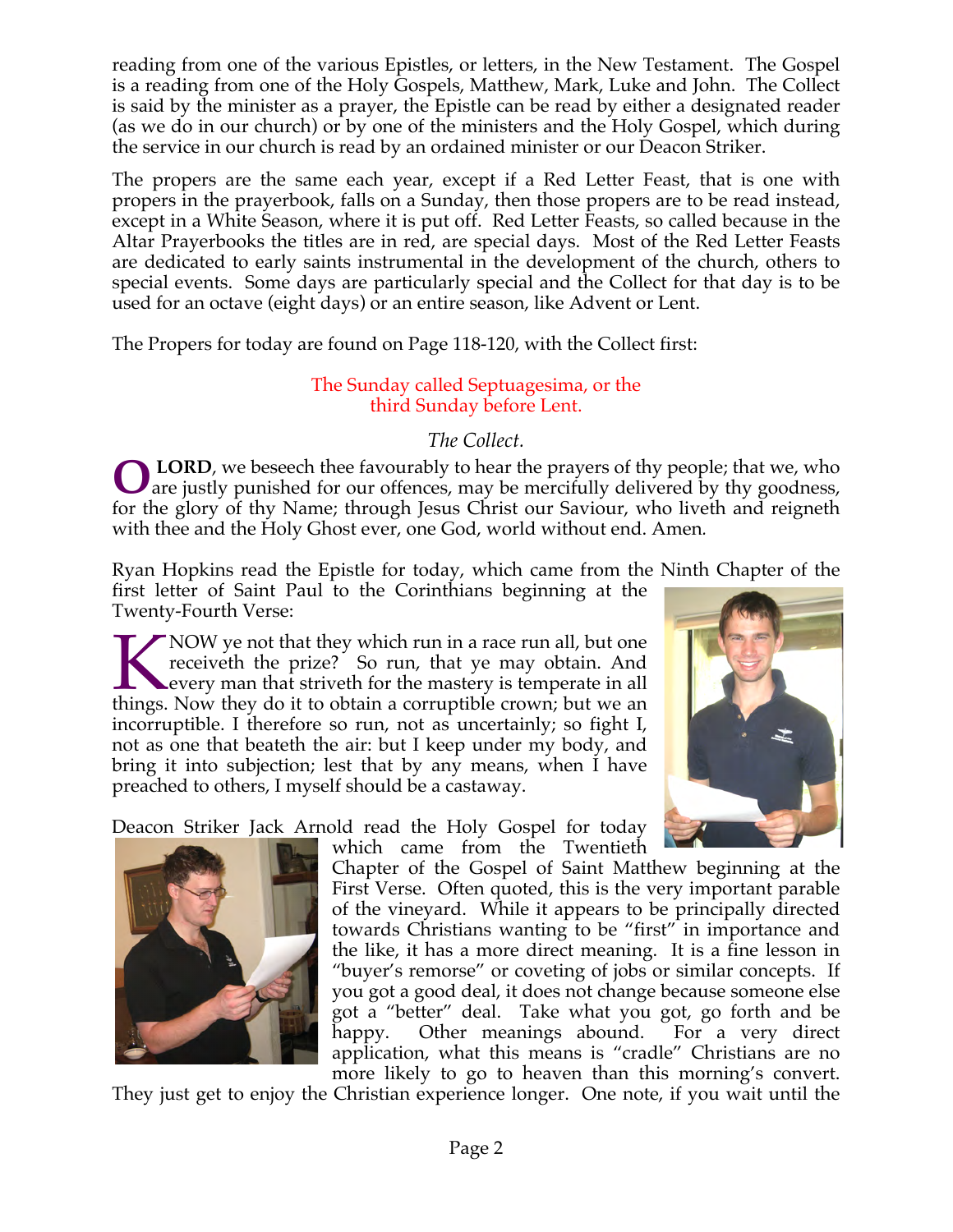last minute to join the gang, your time here might end before you get around to it.

Sometimes people act like being a Christian is an unpleasant experience that they will do when they get a round tuit. It is not. Christians aren't perfect, they just have more fun being imperfect and imperfectly trying to improve! Anyway, here is the Gospel according to Saint Matthew:

**HE** kingdom of heaven is like unto a man that is an householder, which went out early in the morning to hire labourers into his vineyard. And when he had agreed with the labourers for a penny a day, he sent them into his vineyard. And he went THE kingdom of heaven is like unto a man that is an householder, which went out early in the morning to hire labourers into his vineyard. And when he had agreed with the labourers for a penny a day, he sent them into his v unto them; Go ye also into the vineyard, and whatsoever is right I will give you. And they went their way. Again he went out about the sixth and ninth hour, and did likewise. And about the eleventh hour he went out, and found others standing idle, and saith unto them, Why stand ye here all the day idle? They say unto him, Because no man hath hired us. He saith unto them, Go ye also into the vineyard; and whatsoever is right, that shall ye receive. So when even was come, the lord of the vineyard saith unto his steward, Call the labourers, and give them their hire, beginning from the last unto the first. And when they came that were hired about the eleventh hour, they received every man a penny. But when the first came, they supposed that they should have received more; and they likewise received every man a penny. And when they had received it, they murmured against the goodman of the house, saying, These last have wrought but one hour, and thou hast made them equal unto us, which have borne the burden and heat of the day. But he answered one of them, and said, Friend, I do thee no wrong: didst not thou agree with me for a penny? Take that thine is, and go thy way: I will give unto this last, even as unto thee. Is it not lawful for me to do what will with mine own? Is thine eye evil, because I am good? So the last shall be first, and the first last: for many be called, but few chosen.

## *Sermon – Time and Action*

Today's sermon brought the Collect, Epistle and Gospel together and is partly



contained in the forewords above.

Consider these words from the Collect:

… who knowest us to be set in the midst of so many and great dangers, that by reason of the frailty of our nature we cannot always stand upright; Grant to us such strength and protection, as may support us in all dangers, and carry us through all temptations …

In the Collect, we ask God who knows we should be "…justly punished for our offences, may be mercifully delivered by thy goodness, for the glory of thy Name; through Jesus Christ our Saviour …" Eternal salvation is the delivery we are promised by

Jesus. This is the reward of the race we run here on earth. Our race is for that eternal prize, not just, as they say, filthy lucre. So how do we run the race? With our eye on the finish line, not on our competitors. And, remember this is a Team Effort. We want the Christian Team to win. If an outsider joins, they join the team fully from then on. A death bed conversion gains the same prize in the end as a life long Christian. The life long Christian will have had the more rewarding life, but eternity is a long time after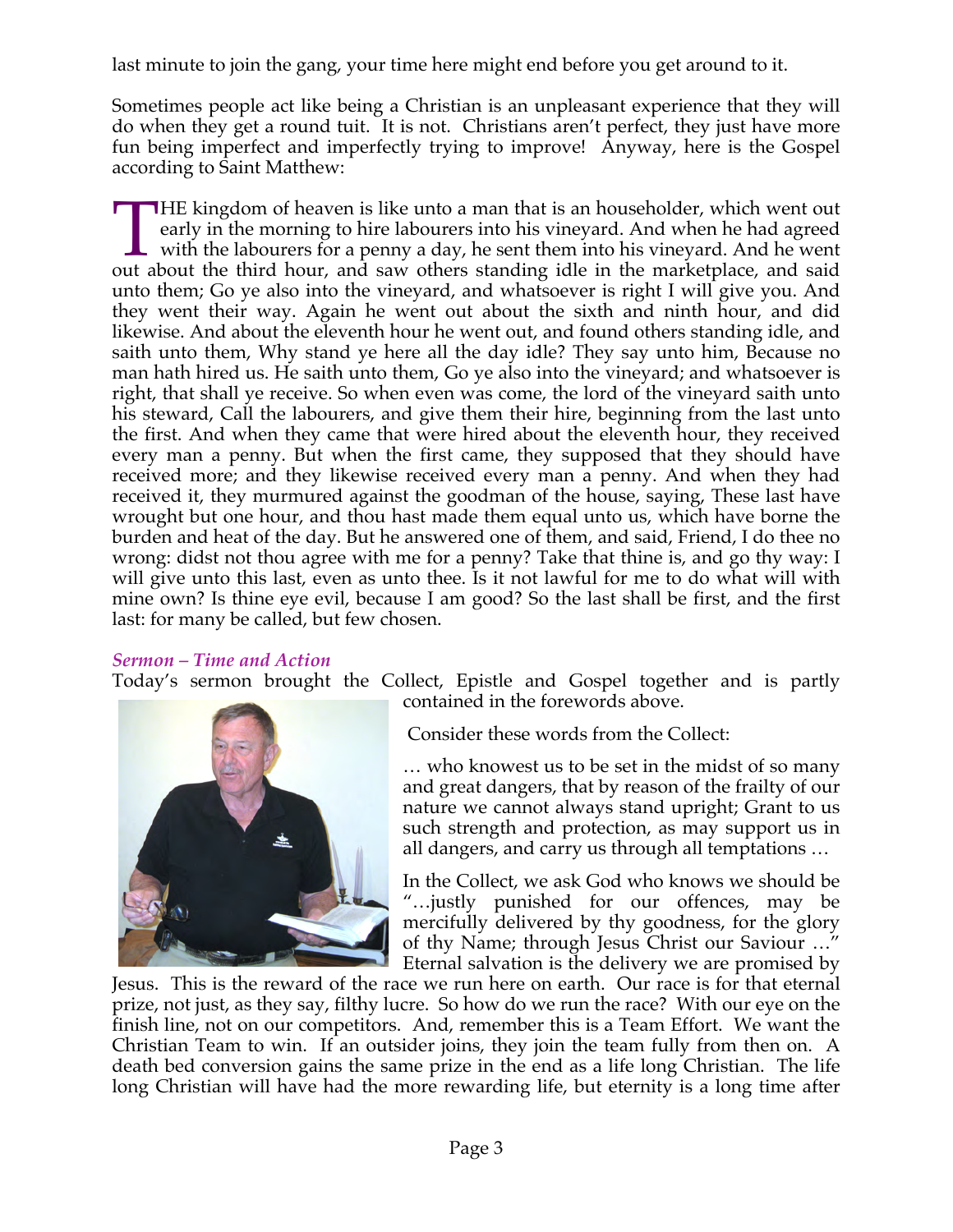that.

We are all so far from perfect that Holier than Thou is pretty damning praise. Don't even go there. The best you can really do is not to be as evil as another, even that is pretty doubtful.

The Gospel for today, the very important parable of the vineyard, also gives us very good advice on the conduct of our daily lives and contains a crucial key to happiness

It is a fine lesson in "buyer's remorse" or coveting of jobs or similar concepts. If you got a good deal, it does not change because someone else got a "better" deal. Take what you got, go forth and be happy. Other meanings abound. For a very direct application, what this means is "cradle" Christians are no more likely to go to heaven than this morning's convert. They just get to enjoy the Christian experience longer. One note, if you wait until the last minute to join the gang, your time here might end before you get around to it.

Sometimes people act like being a Christian is an unpleasant experience that they will do when they get a round tuit. It is not. Christians aren't perfect, they just have more fun being imperfect and imperfectly trying to improve!

## *Bishop Ogles' Sermon*

We are oft fortunate to get copies of Bishop Jerry's sermon notes. Today is one of those

Sundays. Today we get a brilliant analysis of a portion of the Gospel according to Matthew for this week:

**Septuagesima Sunday 5 February 2012 Anno Domini St Andrews Anglican Church**

> The Sunday called Septuagesima, or the third Sunday before Lent.

> > *The Collect.*

 **LORD**, we beseech thee favourably to hear the prayers of thy people; that we, who are justly punished for our offences, may be mercifully delivered **O**



by thy goodness, for the glory of thy Name; through Jesus Christ our Saviour, who liveth and reigneth with thee and the Holy Ghost ever, one God, world without end. Amen*.*

This Collect prepares our hearts for Grace and disavows any personal merit we may consider that we have. First, we pray that our prayer, offered out of a contrite heart, may be heard by the Lord. Secondly, our punishments regardless the severity are all deserved for we have all come short of the righteousness of God. Thirdly, not claiming any righteousness now on our own behalf, but that righteousness of Jesus Christ, we ask only for His mercy and His Glory.

## **Matthew 5:1-16**

*1 And seeing the multitudes, he went up into a mountain: and when he was set, his disciples came unto him: 2 And he opened his mouth, and taught them, saying,*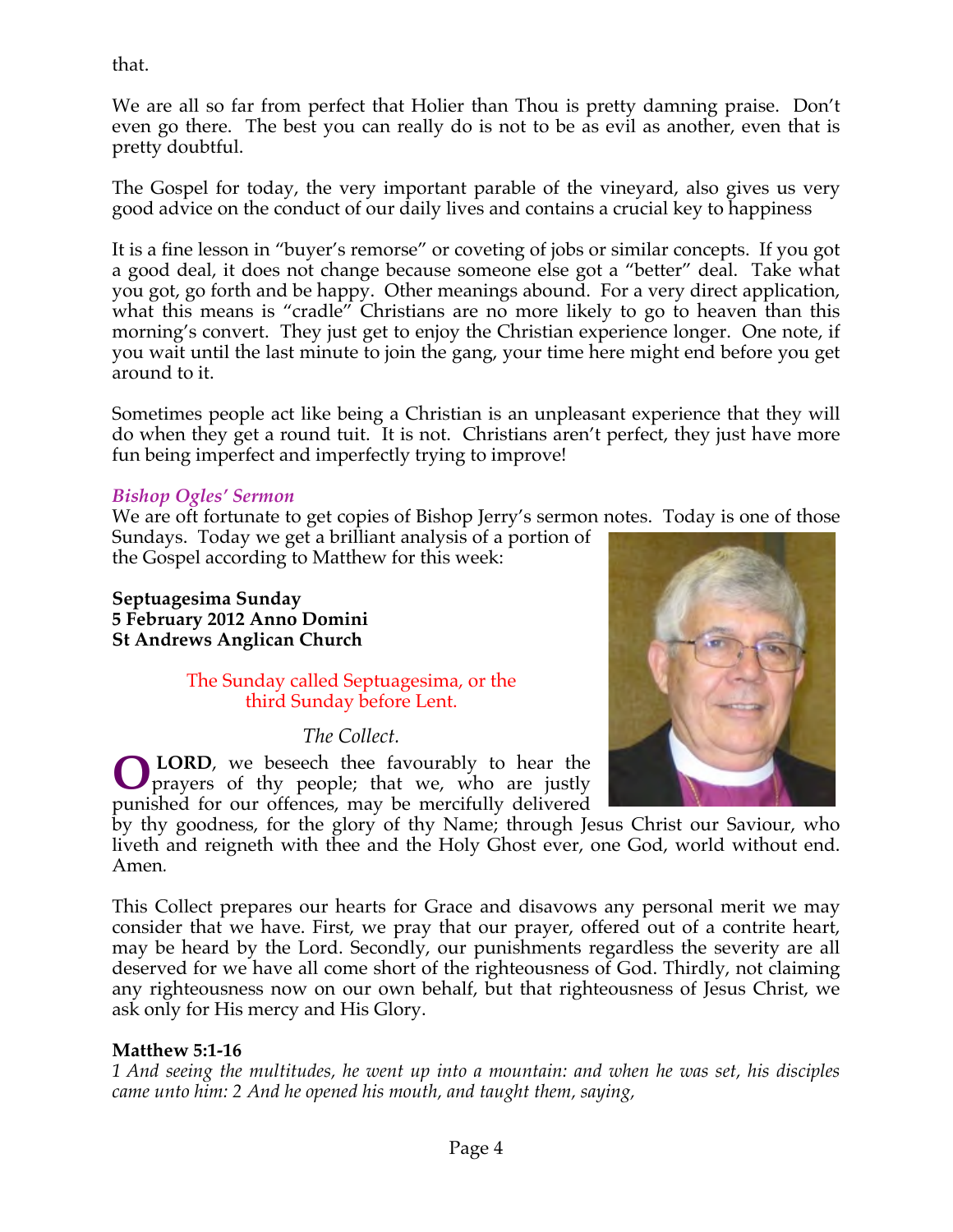*3 Blessed are the poor in spirit: for theirs is the kingdom of heaven. 4 Blessed are they that mourn: for they shall be comforted. 5 Blessed are the meek: for they shall inherit the earth. 6 Blessed are they which do hunger and thirst after righteousness: for they shall be filled. 7 Blessed are the merciful: for they shall obtain mercy. 8 Blessed are the pure in heart: for they shall see God. 9 Blessed are the peacemakers: for they shall be called the children of God. 10 Blessed are they which are persecuted for righteousness' sake: for theirs is the kingdom of heaven. 11 Blessed are ye, when men shall revile you, and persecute you, and shall say all manner of evil against you falsely, for my sake. 12 Rejoice, and be exceeding glad: for great is your reward in heaven: for so persecuted they the prophets which were before you.*

 *13 Ye are the salt of the earth: but if the salt have lost his savour, wherewith shall it be salted? it is thenceforth good for nothing, but to be cast out, and to be trodden under foot of men. 14 Ye are the light of the world. A city that is set on an hill cannot be hid. 15 Neither do men light a candle, and put it under a bushel, but on a candlestick; and it giveth light unto all that are in the house. 16 Let your light so shine before men, that they may see your good works, and glorify your Father which is in heaven.*

The multitudes always flocked to Christ but only for their own benefit. "*And seeing the multitudes, he went up into a mountain: and when he was set, his disciples came unto him*." That is true today as well. The multitudes that flock to churches on Sunday are not truly seeking Christ, but social, political and financial advantage. Those who come truly seeking Him are the smaller remnant of the people – the true disciples.

 Jesus, when wearied, often went up to the mountain. It is a place where the world is less and heaven is nearer. There He may find solitude.

"…*when he was set*" Unlike many moderns who love to make a show of jumping about in the pulpit, Jesus often sat down (as one having authority) to preach and teach. Wild gesticulations will not nurture faith, but Jesus spoke in calm and even words.

The multitudes will come readily on easy terrain, but they are less likely to go so far as to climb a mountain.

We see now a division between the reward of those who are blessed (and who they are) and the nature of those who are truly blessed of the Lord.

"*And he opened his mouth, and taught them,*" In the military we would call this an Alert Order – Christ is about to speak words of surpassing importance:

*<sup>3</sup> Blessed are the poor in spirit: for theirs is the kingdom of heaven. 4 Blessed are they that mourn: for they shall be comforted. 5 Blessed are the meek: for they shall inherit the earth. 6 Blessed are they which do hunger and thirst after righteousness: for they shall be filled. 7 Blessed are the merciful: for they shall obtain mercy. 8 Blessed are the pure in heart: for they shall see God. 9 Blessed are the peacemakers: for they shall be called the children of God. 10 Blessed are they which are persecuted for righteousness' sake: for theirs is the kingdom of heaven.*

There is one common thread running through all of the Blessed – they are humble and lacking undue pride. If they have pride, it is in Christ and not themselves.

*<sup>11</sup> Blessed are ye, when men shall revile you, and persecute you, and shall say all manner of evil against you falsely, for my sake. 12 Rejoice, and be exceeding glad: for great is your reward in heaven: for so persecuted they the prophets which were before*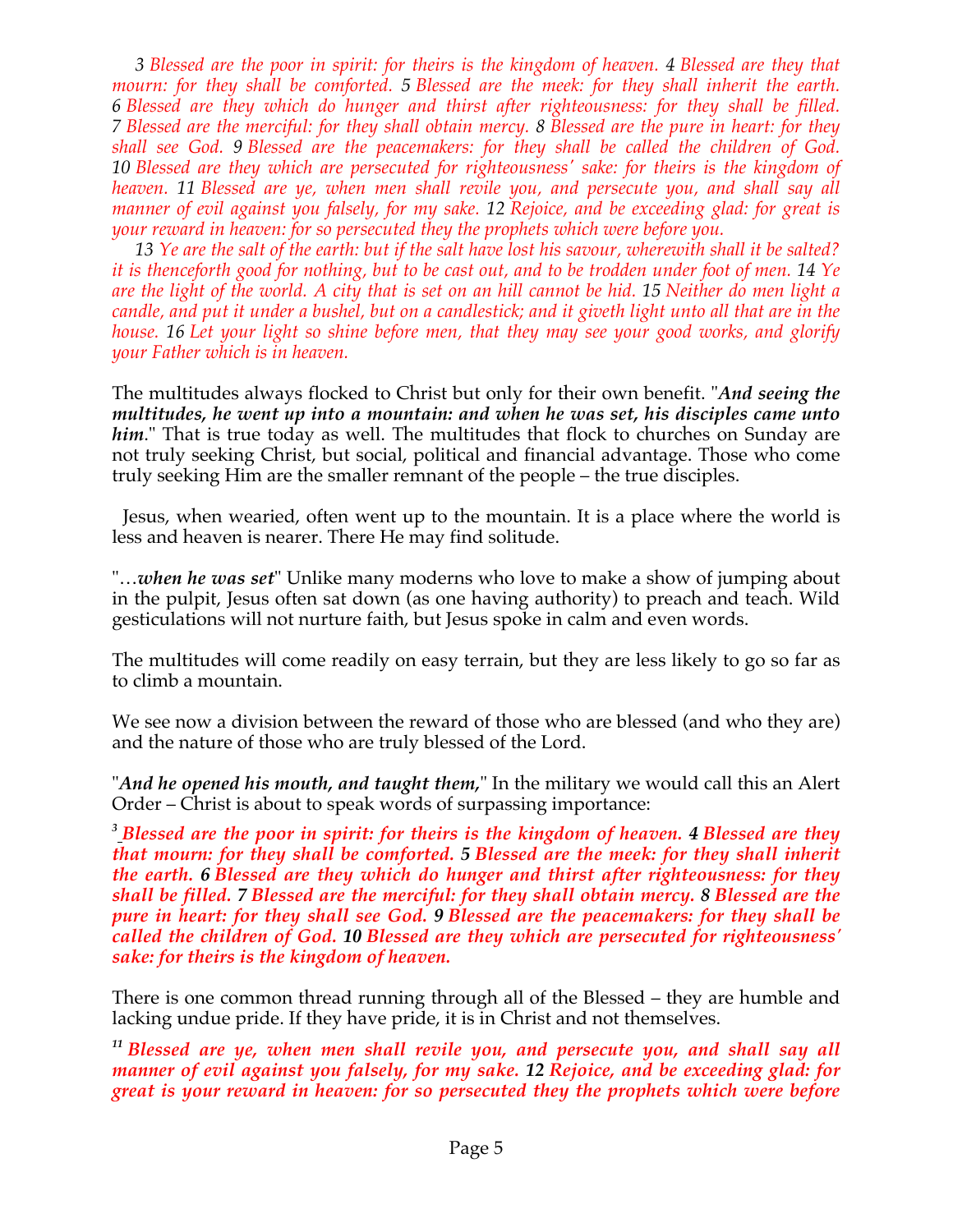*you.* Here we have a perfect example of the kind of persecution that takes place from the world, and often regrettably, the people of the Church itself. The prophets of old times were not persecuted by the world as much as by the rulers of Israel. The same is true today. If you question their extravagant spending plans, you will find yourself outside the gate, beaten and tortured by the tongues of men.

Who are the blessed of God in the final equation? Have you ever heard an honest and good man or woman described in this way: "*That man is the salt of the earth*!"?

#### "*Ye are the salt of the earth: but if the salt have lost his savour, wherewith shall it be salted? it is thenceforth good for nothing, but to be cast out, and to be trodden under foot of men.*"

What is the nature of salt and who made salt?

All things were made by God. He made salt for our good. What are some benefits of salt?

- 1. Makes food taste better. The Christian makes those about him enjoy his company.
- 2. Preserves meats and vegetables so that they can be stored for long periods. The witness of a Christian nation will preserve it in liberty and safety for long periods.
- 3. Valuable salt was used to pay Roman soldiers at the time of Christ. The Roman name for salt is salarius – this is the origin of our term `salary.'
- 4. Salt is not found every place. It must be mined at hard labor and then transported to the source of need. God's Word must be studied (mined) and transported to the source of need – a perishing world.
- 5. Salt creates thirst just as salty popcorn in a theater (to entice us to buy soft drinks). The Christian example of the Church should make people thirsty to come and know of our joy.
- 6. Salt is stored in shakers. If it is kept too long without being shaken, it will harden and not able to be used on food. The Christian is the same way. If we stay apart from the lives of others, we will get hardened and of no benefit to our fellow man.
- 7. Salt is necessary for life.

Salt is a Compound comprised of two atoms – which are they? Remember your junior high chemistry class? **NaCl**

Na = Sodium, a soft, yellowish, poisonous metal never found in pure form in nature. It will always be combined with some other element such as carbon, sulphur, or hydrogen.

 Chlorine is an odorless, colorless gas which cannot be seen, but is so deadly that it was the first chemical used in chemical warfare in WWI.

It kills without the victim being aware of its presence. The lost sinner dies not being aware of the presence of God.

But when these two poisons are combined, they create a compound essential for life!

 If we allow sodium to represent man (a soft yellow medal) we see that man is lost in his natural state, always joined to the elements of the world.

If we allow chlorine to represent God as an invisible Spirit, we find that He is deadly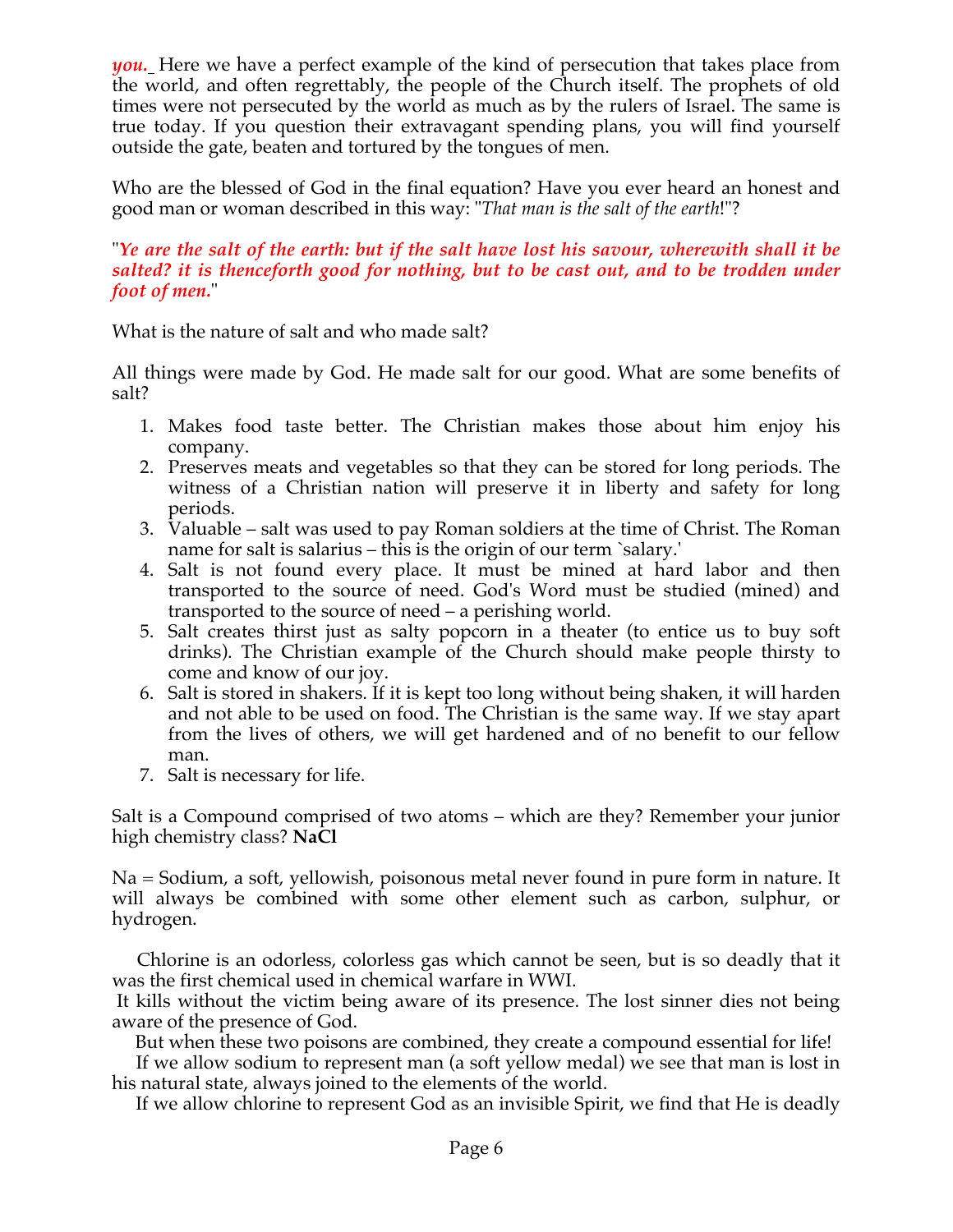to man if man is not joined to Him as in the case of NACL. But when combined, the result is something essential for life.

 If we place salt in a bag on the ground and leave it alone for a long while, it will begin to separate from the Chlorine and join with other elements of the world. How like a Christian who is overly close to the things of the world.

 If we view common table salt under a microscope, we will find that the invisible chlorine gas, and soft yellow metal have formed perfect cubes of white. These cubes maintain a structural integrity that maintains their form even when beaten into small pieces. Should not the Christian maintain his integrity and form as well when subjected to persecution?

#### **We are, if we are committed to Christ, the salt of the earth. Now let us turn to light. What is light?**

Nobody knows, not even our NASA scientists.

 Science can only describe the behavior and characteristics of Light, but cannot define exactly what Light is.

 Light is invisible. Strange to you? You can only see light in the manner in which it reveals reality to us. We can see each other today because light has revealed our visage to each other. God is like Light – we cannot see Him, but we can see the Truth and Promise He has revealed to us. We know Him too because we know His Son, Jesus.

 According to Einstein's Special Theory of Relativity, there is only one absolute known to man – the speed of Light. Christ tells us that He is the Light of the World! He is absolute and His Truth is unassailable!

#### *Ye are the light of the world. A city that is set on an hill cannot be hid. 15 Neither do men light a candle, and put it under a bushel, but on a candlestick; and it giveth light unto all that are in the house. 16 Let your light so shine before men, that they may see your good works, and glorify your Father which is in heaven.*

The Sun is our great physical light without which there could be no life on earth. Christ, to us, is like the Sun. We must be blessed by His warm, life-giving rays daily.

If there is a lunar eclipse, we have allowed some physical object to come between us and our Sun of Righteousness. "*But unto you that fear my name shall the Sun of righteousness arise with healing in his wings; and ye shall go forth, and grow up as calves of the stall*. " (Mal 4:2)

#### "*Then spake Jesus again unto them, saying, I am the light of the world: he that followeth me shall not walk in darkness, but shall have the light of life*." (John 8:12)

 Wait! Jesus says that WE are the Light of the World, and here He says HE is the Light of the World. How may we reconcile these seemingly conflicting statements?

 Have you ever basked in the light of the moon on a warm summer evening? The moon is the brightest light in the sky at night, but it does not own its light, it borrows it from the Sun and reflects it down to us. We, too, are the only light is a darkened night of the world, but our light, too, is borrowed and reflected. We get our Light from the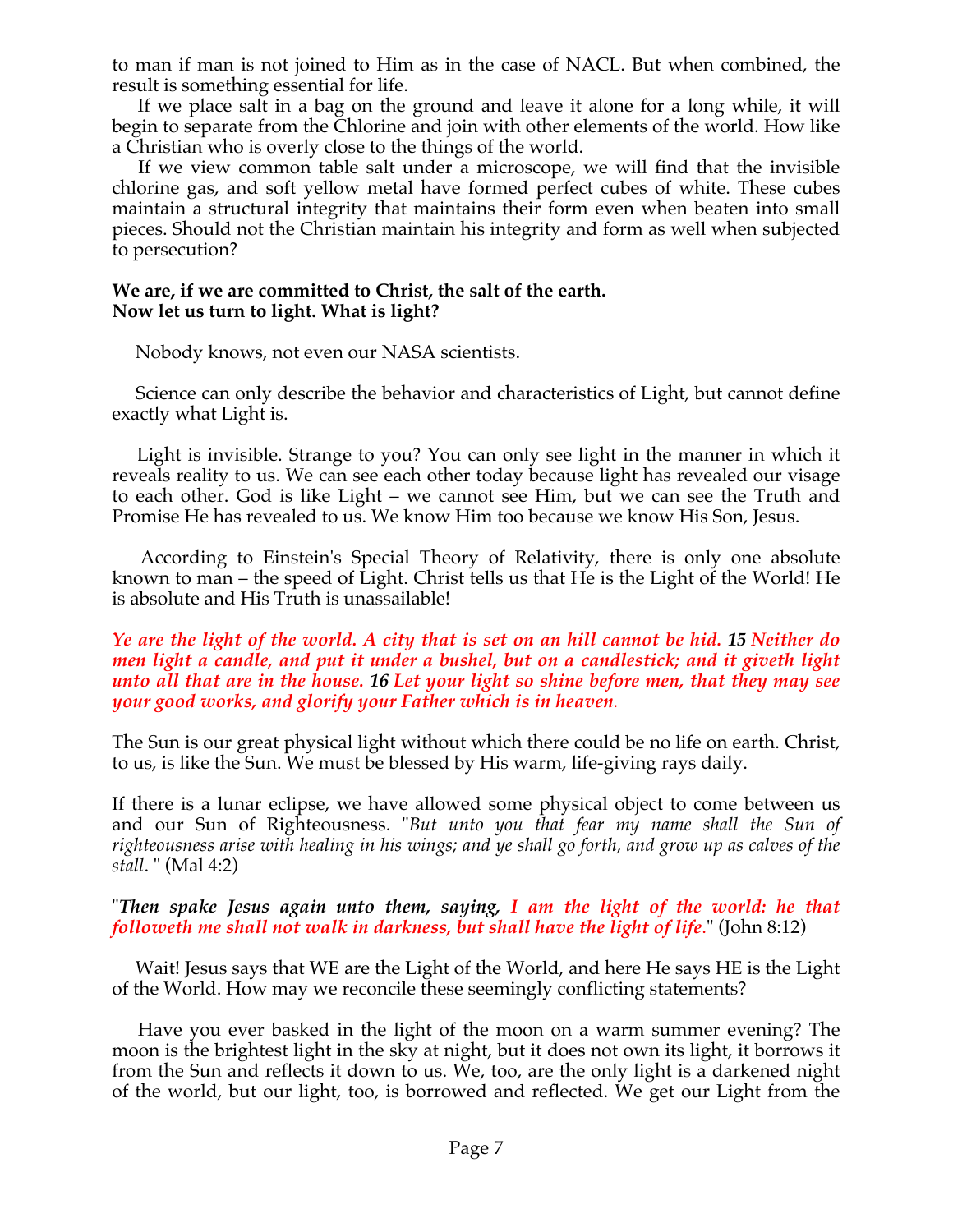Sun of Righteousness and it is not ours – but His.

 A hidden light is not light at all. We must be openly burning for Christ. If we are bright lights for Christ, our lights shall be seen at great distances across the Wilderness of the World. Are you a shining light for Christ, or is your light darkened?

# *Bishop Dennis Campbell's Sunday Sermon*

As is oft the case, we are honored to present Bishop Dennis' Sunday sermon presented



to his parish. Dennis has an excellent command of scripture and is able to present it in a manner which is completely understandable to the rest of us. This year's sermons are drawn from the book of Psalms, or, as it is known by Anglicans, "*The Psalter*" which begins on page 343 of the Book of Common Prayer.

> **God Our Help** Psalm 121 Septuagesima Sunday 5 February 2012

Psalm 121. *Levavi oculos.*

**TWILL** lift up mine eyes unto the hills; \* from whence cometh my help? **TWILL** lift up mine eyes unto the hills;  $*$  from whence cometh my help?<br>  $22 My help cometh even from the Lord,  $*$  who hath made heaven and earth.$ 

3 He will not suffer thy foot to be moved; \* and he that keepeth thee will not sleep.

4 Behold, he that keepeth Israel \* shall neither slumber nor sleep.

5 The Lord himself is thy keeper; \* the Lord is thy defence upon thy right hand;

6 So that the sun shall not burn thee by day, \* neither the moon by night.

7 The Lord shall preserve thee from all evil; \* yea, it is even he that shall keep thy soul. 8 The Lord shall preserve thy going out, and thy com- ing in, \* from this time forth for evermore.

"From whence cometh my help." These words, like many in literature and music, have a double meaning. So to say, "I will lift up mine eyes unto the hills, from whence cometh my help" is first a statement of confidence that the hills are a help to Jerusalem. Ancient Jerusalem was set on the famous hill known as Mount Zion. Like most cities of its time, it was enclosed by a thick wall upon which soldiers could walk and fight to defend the city. The walls were surrounded by the small valleys of Tyropoeon and Kidron, which, in turn, were surrounded by another wall, a natural wall of rugged hills of which the Mount of Olives is the most famous. This made Jerusalem a natural fortress. An attacking army would have to scale the surrounding hills, cross the Tyropoeon and Kidron, under fire from archers on the wall, scale the wall of the valleys, advance further up the hill, still under attack by defending archers, and, finally, climb the wall of Jerusalem itself before it could even begin to fight the Jerusalem soldiers. So the hills around the city were a natural defense, and it is to these hills that Psalm 121 says in confidence; "I will lift up mine eyes unto the hills; from whence cometh my help."

Yet, "from whence cometh my help?" is also a question. Wonderful as the hills are, they cannot do everything. They cannot comfort those who sorrow. They cannot heal the sick, or give meaning or hope to life. Only God can do these things; "From whence cometh my help? My help cometh even from the Lord."

One of the points made by the Psalm is that God is able to help. It is hard to describe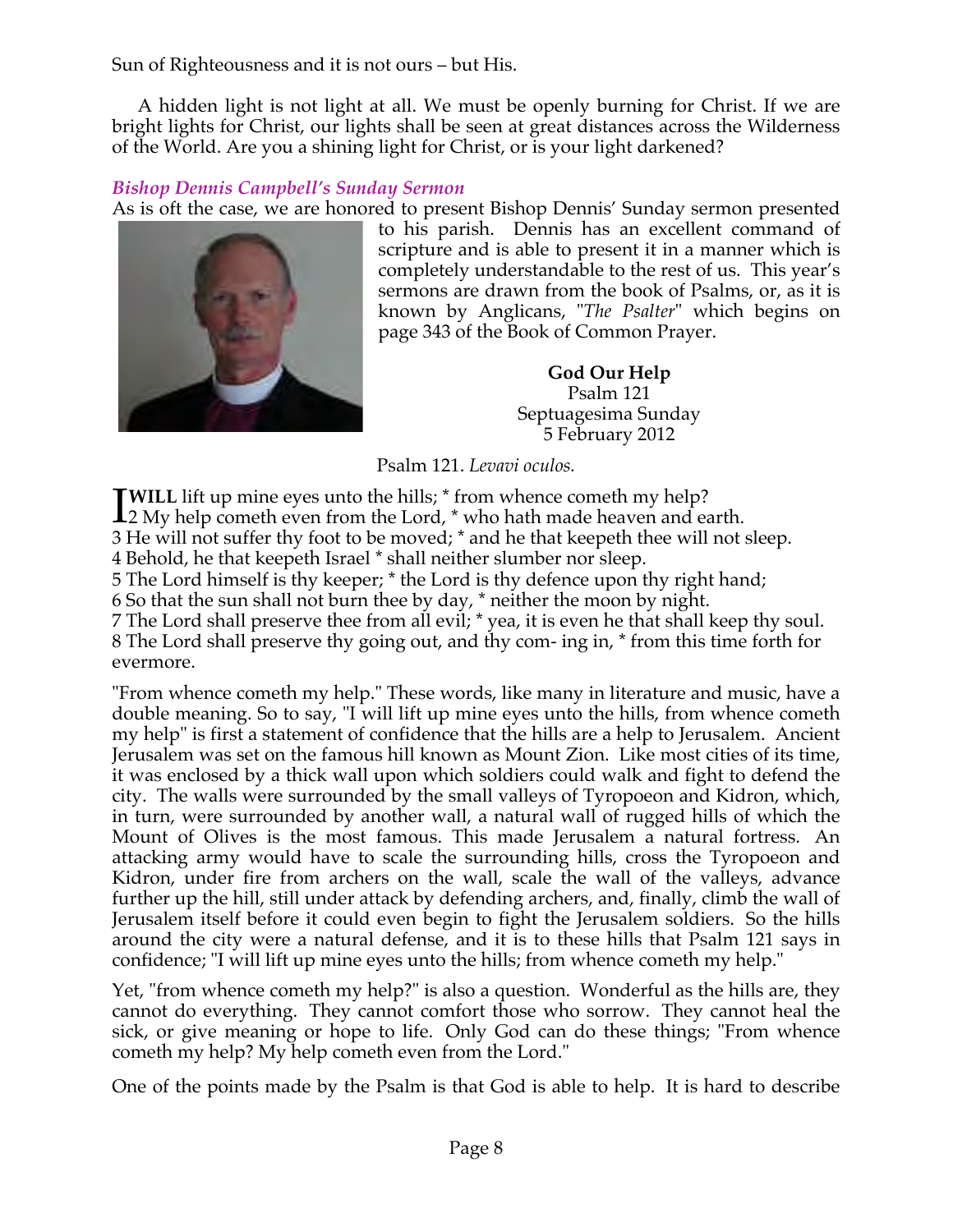the help a hill gave to soldiers in days past. It gave those on the hill a commanding view of the enemy's movements, but it also enabled them to fight better. An arrow fired downhill had more range than an arrow fired uphill. A large stone rolled downhill was a danger to all in its path; a large stone rolled uphill was more dangerous to the soldiers rolling it than it was to the enemy. So, the high ground was always an advantage, always a help. And Psalm 121 is making a comparison; it is saying, as the hills are a help to the physical city of Jerusalem, God is the help of the spiritual Jerusalem, His people. He made heaven and earth. He made the universe. He created the stars and the galaxies. "He telleth the number of the stars; He calleth them all by their names." "Great is our Lord, and of great power." "In the Lord Jehovah is everlasting strength." If God has the power and wisdom to do all these things, then it must be true that, as 2 Chronicles 25:8 says, "God hath power to help." This God of power and strength is like the hills around Jerusalem. He surrounds and protects us. He is a wall of defense. Can any enemy harm us if God is our defense? "If God be for us, who can be against us?" asks St. Paul. It is God who justifies us, and it is God who makes us to be more than conquerors so that "neither death, nor life, nor angels, nor principalities, nor powers, nor things present, nor things to come, nor height, nor depth, nor any other creature shall be able to separate us from the love of God, which is in Christ Jesus our Lord" (Rom. 8:31-39). Daniel 3:17 sums this up very well. Faced with death in the fiery furnace, Shadrach, Meshach, and Abednego say plainly, "our God whom we serve is able to deliver us."

But what good is power to help if it is not used? What good is the ability to do good without the will to do it? Therefore it is important that our God is able and willing to deliver us. "He will not suffer thy foot to be moved" according to verse 3. When you live in a city set on a hill, there is always someone who wants to knock you off. The city of Jerusalem had many enemies who would have gladly destroyed it. But God would not let Jerusalem's "foot" be moved. Secure footing is essential to making the high ground an effective help in battle. You can't fight if you can't stand, and you can't stand if the footing is not secure. The Psalm pictures Jerusalem standing secure and firm on Zion, because God upholds the city. God holds the feet of the city, so that instead of standing on loose sand and rocks that can slide out from under it, Jerusalem stands on the unmoving and powerful hand of God.

It is easy to see the spiritual meaning here. God's Church is always surrounded by enemies. They attack in wave after wave, and we see their numbers and power, and our faith almost fails us because we know we are no match for them. It is true, as Martin Luther wrote;

Did we in our own strength confide, our striving would be loosing. Were not the right Man on our side, the Man of God's own choosing. Dost ask who that may be? Christ Jesus, it is He Lord Sabaoth His Name, from age to age the same, And He must win the battle.

God is on our side. More importantly, we are on God's side, and He will not allow His church to be vanquished. And He won't allow you to be either. If you truly are in Christ through Biblical faith, He has promised you that He will keep you by His power in this world and in the next. He does not say you will not have to fight. He does not say you will not grow weary or weak. He does not even say you won't be wounded in the battle. He does promise that "He will not suffer thy foot to be moved." In other words, after all the battles are over, by His power, the Heavenly Jerusalem will still stand, and so will you if you are a citizen of that city.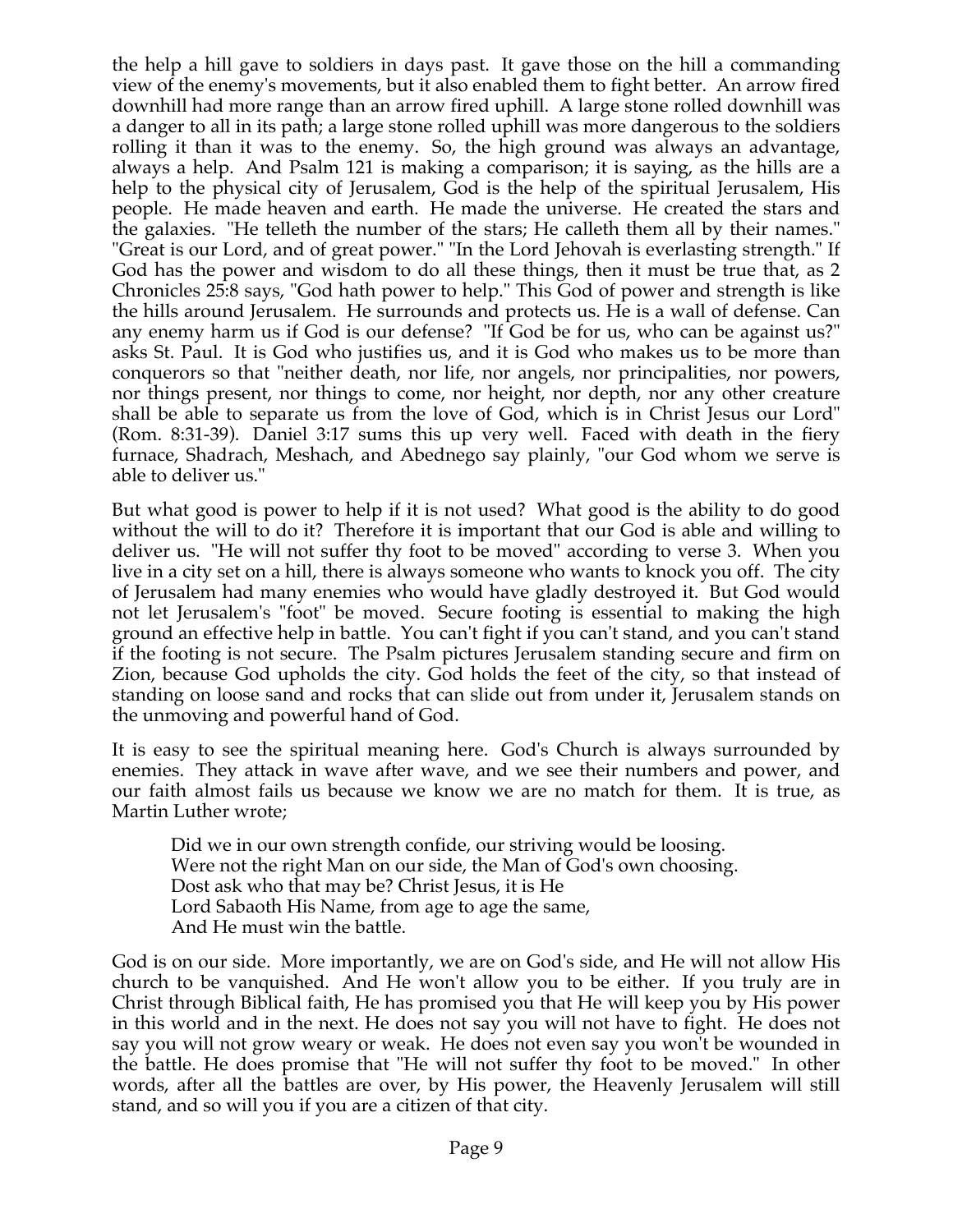Verse 5 tells you, "The Lord Himself is thy keeper; the Lord is thy defence upon thy right hand." The Psalm imagines the hills around Jerusalem as soldiers standing guard. They are always there in the burning sun and deepest night. On a moonlit night you can see them standing there, but even in the darkest night you know they are there protecting you. They never take a vacation. They never sleep. What a wonderful symbol of God watching over His people. He is there in the heat of the day and the cold of the night. The sun shall not burn thee by day because God is on guard so you can rest in the shadow of His wings. The moonlit winter night will not harm you because God is on duty, allowing you to rest in the warmth of His love. You can sleep and take your rest because He never does. He never sleeps on duty, never deserts His post. He never quits. He never takes a day off, or a vacation or a rest. He is always on duty, ever vigilant.

The Psalm does not mean to say you will never experience hardship or trials in this life. It does not teach that you will always prosper, always enjoy good health, or always have things and people go the way you want. It is not so much a promise of good things for the flesh as it is a promise of good things for the soul. This is brought out in verse 7, "The Lord shall preserve thee from evil; yea, it is even he that shall keep thy soul."

It is often very difficult to remember that God is more concerned about the health of your soul than the comfort of your body. You, if you are like the rest of us mortals, are busy with the things that contribute to your physical comforts. You work and plan and play and rest, and, even pray to God to increase your comfort in this world. There is a sense in which this is right and good. I believe God wants you to enjoy life, and that He gives good things to be enjoyed. There was a time in the history of the Church when many people thought God wanted them to be miserable. So they joined monasteries and convents where they starved themselves, slept in the snow, and even beat themselves with whips while rejecting even the most basic comforts of the flesh. Many died of their self inflicted sufferings; others were perpetually worn and sick. Thanks be to God we now understand the Bible better and do not murder ourselves thinking we are pleasing God. But, I wonder, have we gone too far in the other direction? Today you rarely hear a call to perseverance, self-discipline, or self-restraint. You hear instead that God is going to give you health and wealth and indulge all your wants, like Santa Clause, only better. Both of these views are heresies. You need to remember that God is investing in you for the long term. His concern is about fitting you for Heaven rather than giving you luxury and ease on earth. It is your soul that concerns Him most, and He is not afraid to prune a few branches to make your soul produce fruit.

We close today's message remembering that it is to the grace of God in Christ that we ultimately look for our help. He is the hill that surrounds and protects us. He is the one who makes our feet to stand firm upon the mount. He is the one who overcomes our foes and delivers us safe to the Mansion of Heaven. Everything promised in the 121st Psalm is accomplished by Christ for us on the cross. We only receive it by faith as His gift to us. It is through Him that you can say, "My help cometh from the Lord."

- tR. Dennis Campbell Bishop of Diocese of Virginia Rector, Holy Trinity Anglican Orthodox Church Powhatan, Virginia www.HolyTrinityAnglicanOrthodoxChurch.org www.lifeinthescriptures.blogspot.com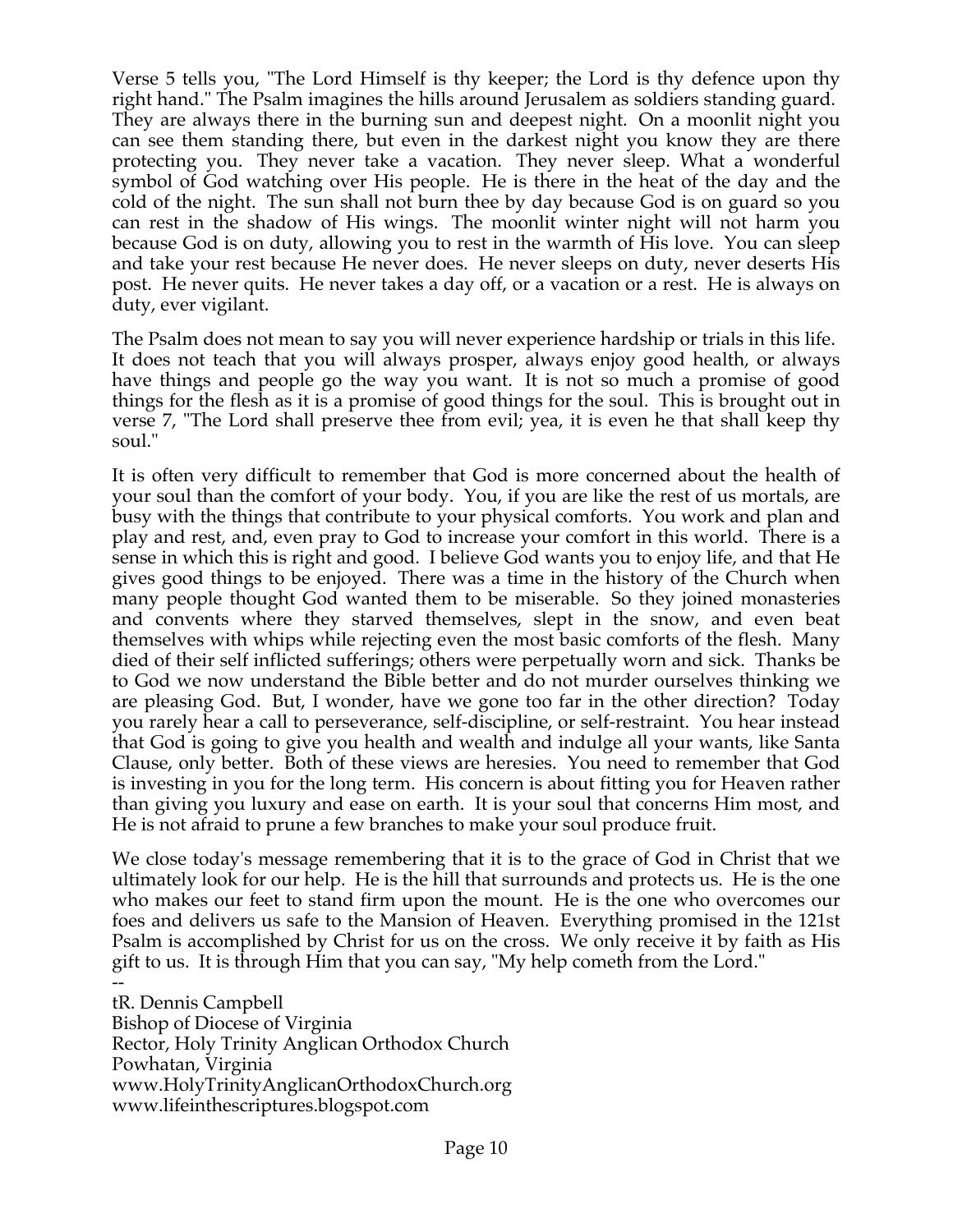#### *New Nametags*

We had no new nametags today.

## *After Church Hospitality*

Today we had no snacks as once again no one notified Jack, so he is on the list for next week! Anyway, we went right from the service to hamburgers at Fred's in the next village. Maybe next week the fatted dog nut!

After church goodies providers as currently signed up:

|                  | Date Name                    |
|------------------|------------------------------|
| 12 February 2012 | Jack Arnold                  |
| 19 February 2012 | <b>Opportunity Available</b> |
| 26 February 2012 | <b>Opportunity Available</b> |

*People in our Prayers* - http://faithfulcenturionprayerteam.blogspot.com/

## **Why? Prayer is an extremely important activity.**

It is not that God knows not our needs, for He surely does. Yet, Jesus commanded us to ask God for those same needs. In addition to the obvious of asking God for help, offering thanksgiving and the like, prayer helps us focus our thoughts on how we might do God's work.

The Prayer Team of the Church of the Faithful Centurion was established to help our members and fellow Christians pray for those in need and to give thanks as well for the blessings we have been granted.

#### **Who can be on the list? Do I have to be a member of the Church of the Faithful Centurion to be prayed for?**

No! The only qualification to be on the list is that you want our prayer team to pray for you. We are Christians and are happy to pray for you, no matter who you are. If you want help from God, you are our kind of people.

## **What is the commitment from the prayer team?**

Each member of the team will pray for the desired outcome at last once per day.

## **How do I get myself or someone else on the prayer list?**

You can email one of the prayer team leaders: Jack - jack@faithfulcenturion.org or Dru dru@ faithfulcenturion.org, or call the church office at (619) 659-3608 or fill out a prayer card at church.

#### **What should I ask for?**

Depends on what you want. Some people merely want God to be asked to heal their ills and be mentioned by their first name, others want a specific outcome and / or have more of their personal information known to the team. Ask for what you want. It is your desire and need for prayer the team is attempting to meet. For typical examples, see the list below.

#### **Updating the Team**

If you are on our prayer list, or if you have submitted a person that you have asked us to pray for, please update one of the team members or Hap in person, by telephone or email. It helps to be able to pray specifically for these individuals including their specific needs; plus if they get better, it is nice to give thanks!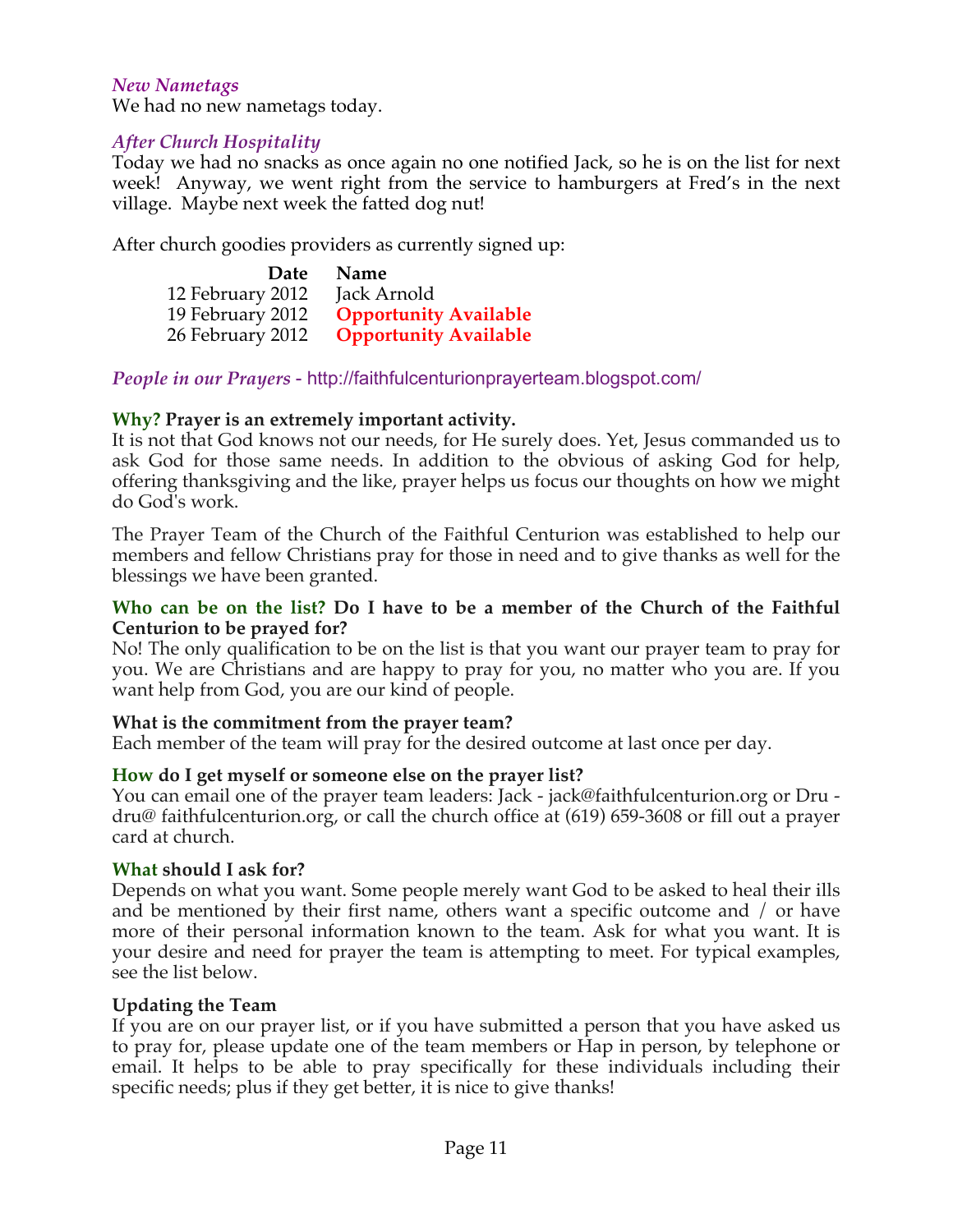Please note that on the yellow (maybe green or orange if you get an old one) cards at church, you can ask that those to be prayed for have their names disseminated to the prayer team. Those names will be said in church and appear here. Or, you can ask that their names and purpose be kept confidential, then only Hap will know to pray for them.

#### *Prayer List Notice – If you have someone on the prayer list and their needs have changed, please let us know. We'd like to update our prayers to reflect the need and most important to give thanks!*

#### *Travel*

No travel this week.

## *Move*

*The Thomas Family* is on a short tour assignment in Guam for the next two years. Please pray for the assignment to go well for Kurt and for Mary and the kids to make new friends and Kristyna and Mitchell in particular to develop good friends and school mates there so as to further their development. Things seem to be going well where the sun rises on the United States, so keep praying! Give thanks and ask for continued good developments.

## *Birthday*

*Dru Arnold* celebrated her 57<sup>th</sup> birthday 2 February 2012. It should be noted while it was sunny, when she went outside first thing in the morning, she did not see her shadow; thus there will not be six more weeks of winter.

#### *Homebound or Infirm*

*Sara's mother* is in a state of deteriorating health, both physically and mentally. On 30 January 2012, she broke her hip and had a partial hip replacement. Please pray for a rapid recovery for her, as well as peace of mind for her and the ability for both Sara and her mother to put their cares and worries on God's shoulders so they can deal with the many problems involved.

## *Departed*

*William F. Dean* a great Christian disciple of Rawalpindi, Pakistan, passed away. Mr. Dean was father-in-law to Eileen Jacob, wife of Bishop Ernest Jacob of the AOC of Peshawar, Pakistan. Until recent circumstances of age, he was a regular and active member of UP Church, Raja Baazar, Rawalpindi.Mr. Dean served as Librarian for Gordon College for a period of thirty years. Mr. Dean's funeral service was 25 November 2011 Anno Domini.

## *In need of a miracle or understanding of God's Plan*

*Todd* and *Kenny* have both been fighting osteocarcinoma for over five years and have been told their time here on earth is nearing its end, absent a miracle from God. Both are ready to go home and leave the pain, but would like to stay. Please pray for them and their families.

## *Healing*

*Hal Campbell* (Lew and Dotty's Son In Law see below) is in the Seattle Veteran's Hospital in ICU in critical condition. He went there for Botox Treatment for his throat scarring from last' March's surgery to remove tumor, saliva gland and lymph nodes, as he couldn't swallow anything, even milk shakes. While there somehow he fell and hit his head and has been in induced coma, brain waves etc. and many tests.... His family Kathy, Trevor and Ty were with him for several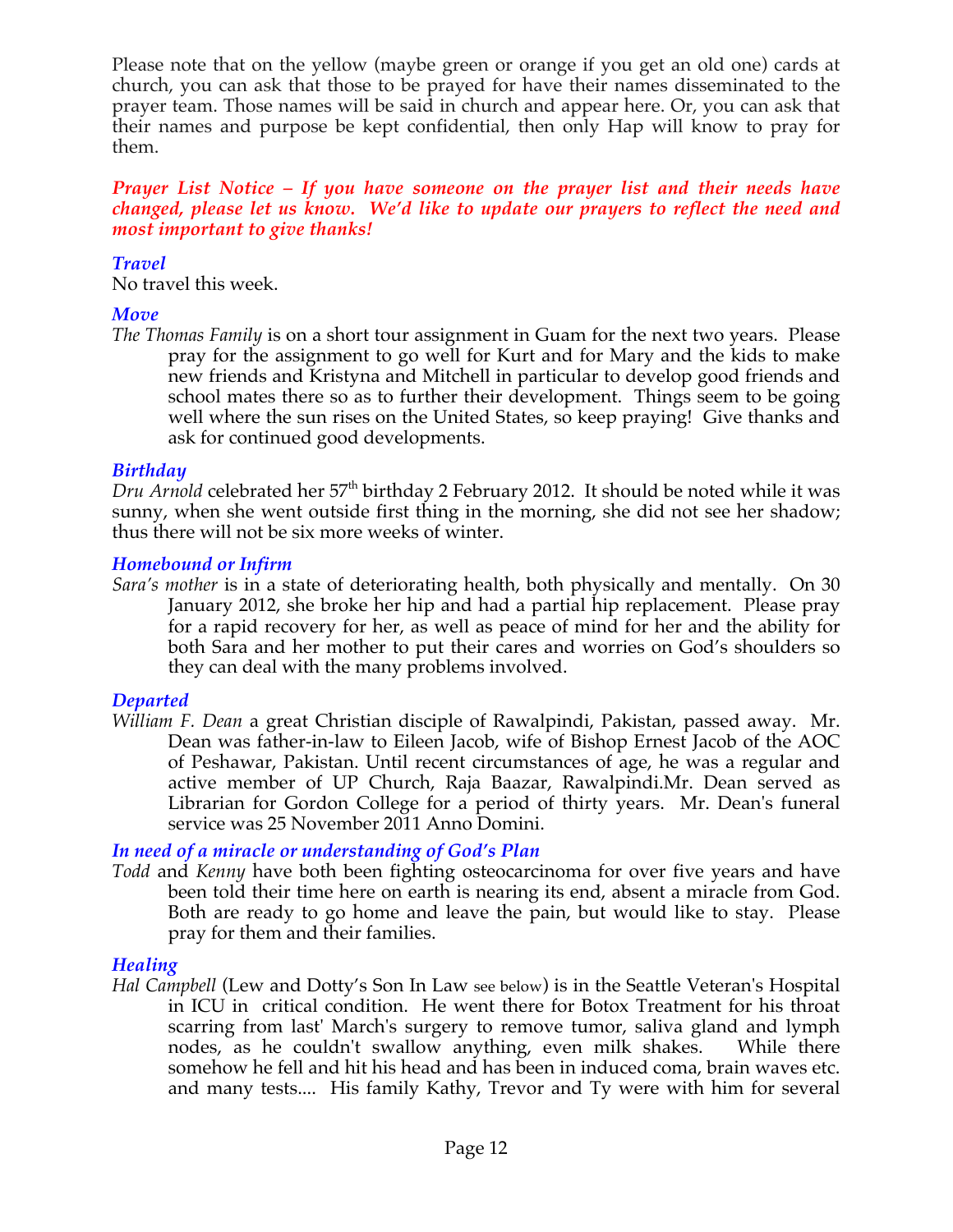days. Ty came back today. Dotty and Lew have remained at home to care for the house, dogs and business. Please pray guidance for the medical team treating Hal, for a positive recovery, trust in our Lord and peace of mind for Hal's family.

- *Ron Bergman* is undergoing cataract surgery on 6 February 2012. Please pray for guidance for the medical team treating him, a good result and rapid recovery and good spirits for Ron.
- *Ruby Hauf*, 7 month old daughter of Jerod and Amy (grandson of Lew and Dotty Valkenaar) had a large growth on her liver. Surgery on 16 January 2012 resulted in the removal of a large tumor surrounding the one kidney, the kidney, adrenal gland & urethra tube. Born 3 June 2011, she is now recovering at Sacred Heart Hospital in Spokane, WA. Either her mother or her father will be holding her during most of her waking hours. Test results will determine whether chemotherapy is going to be needed. Lew and Dotty ask that you continue to pray for God's help in healing and appreciate all who have done so. Lew will report again once the decision on further treatment is made. Please give thanks for the apparently successful result, a quick recovery and peace of mind for her family.
- *Bashir Ahmed*, father of Shamim Gray, fell whilst getting out of bed, and gashed his head badly. He has been admitted to the Mayday University Hospital, Croydon, UK. The CAT scan revealed no serious damage, however doctors diagnosed him as having pneumonia, and also a heart defect, which they only just found. I am beside myself. Please pray for the medical team treating Bashir and for trust in God and peace of mind for Bashir and his loving wife, who cares for him. Pray also for their two young nieces living with them who see no real need to help, that God might enter their hearts. Above all, pray for his entire family to open their hearts to accept all God's love will bring them.
- *Jim Thornell* was hospitalized on 6 January 2012 for expected gall bladder surgery on 10 January 2012. Please pray for guidance for the surgical team treating Jimmy, a good result, quick recovery and peace of mind for him and his wife Mary. Give thanks for his trust in God.
- *Bill Aitken* had a third abdominal surgery on 22 November 2011. This time the tumor was removed. The surgeon said pathology indicates the tumor with all margins os out, along with a few lymph nodes and fatty tissue. The tumor is an intermediary (risk) sarcoma, but should not come back. There is a new chemotherapy pill Bill can take for extra precaution; he recommends Bill see an oncologist. Bill has an appointment on 13 December 2011, with the surgeon for follow-up and recommendations going forward. Please give thanks for the surgical team doing their very best, a successful surgery and pray for a good end result. Please pray that Bill might live a long and healthy life to the honor and glory of God. Pray also for peace of mind for Bill and his wife Sara.
- *Ed Malcomb*, Bishop in the Church of England had a major heart attack Thanksgiving week, fell, hit his head on the floor. He seems to be past major coronary issues for the present. However, there are apparent memory issues associated with the head trauma. Please pray for the medical team treating him and for his recovery.
- *Walt Dexter* had a stroke the week of 12 September 2011 and is still mostly half paralyzed. Please pray for a full and complete recovery for Walt and for peace of mind for him and his wife Fran.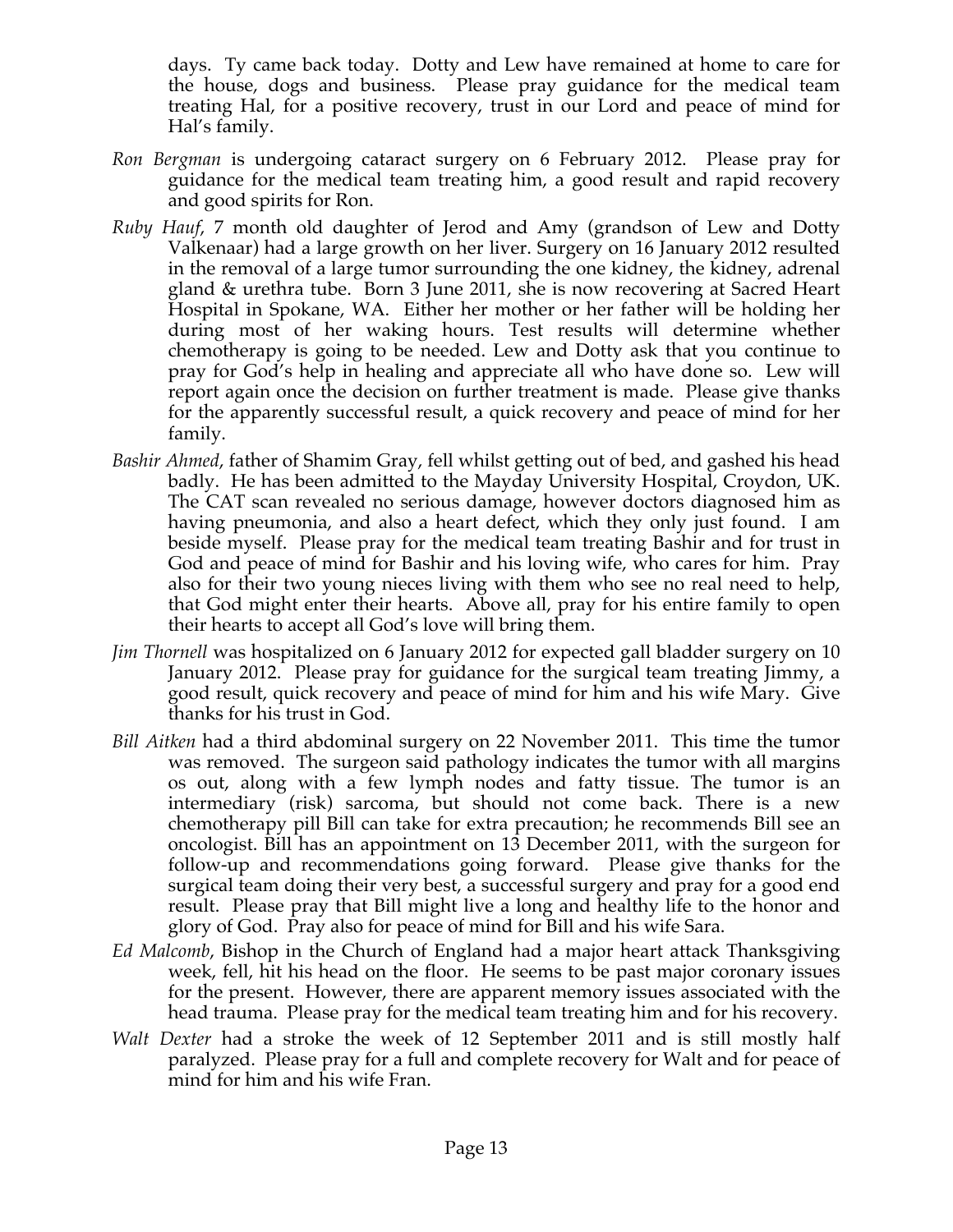- *Gil Garcia* was back in the hospital for a re-do of his colostomy and a couple of relatively minor skin surgeries. Kaiser transferred him to the Community Extended Care Hospital of Montclair, supposedly because they had two doctors on staff there. In just over a month, Gil saw them once after he was admitted. After a formal written complaint, he was transferred back to Kaiser Hospital in Fontana. They were able to get him stabilized and moved to Reche Canyon Rehabilitation, an excellent facility. He has his phone and can be reached at (909) 499-3665. Gil is hopeful he will be treated and released shortly. He has lost some weight and looks forward to going home. Please pray for peace of mind for Gil and his wife Mary.
- *Dotty Valkenaar* has been diagnosed with a reoccurrence of breast cancer and had a double mastectomy and no reconstruction on 23 August 2011 in Seattle. There were complications in the recovery, but she is home. She has a shoulder problem that must be dealt with; but for now she is doing well. Please pray for continued recovery and peace of mind through trust in God for Dotty and Lew, her husband, as well as their entire family.
- *Lew Valkenaar* developed ankle and leg pain and swelling in his lower right leg due to a blood clot. The blood clot taken care of he is on Cumadin for six months and wearing a cool compression stocking on one leg, kind of a Michael Jackson thing.
- *Morris Martin, 91,* was hospitalized with pneumonia and lost his ability to swallow; he is still trying to regain his ability to swallow. He is in excellent spirits and is looking forward to cooking a prime rib roast for his family for Christmas. All is pretty well. Give thanks for his great attitude and trust in God. Pray for strength and peace of mind for Morris and his family, in particular his son Paul. Pray for his trust in our Lord and for both him and his family to let God carry their worries while he recovers.
- *Steve Sundberg* had a heart attack after Easter. After some time, the medical team treating him decided he was not a candidate for stents and a five-way heart bypass was performed the week of 6 June 2011. Please give thanks for an apparently very successful surgery and also pray for his complete recovery and for his three children and family who are very worried about him, pray also for his trust in our Lord and for both him and his family to let God carry their worries while he recovers.
- *Matt Alcantara*, age 15, has Osteosarcoma (bone cancer), a very rare and often lethal form of cancer with limited treatment options. This is a disease that is about 90 percent fatal in a couple of years. He has no hip joint on one side, but he walks and swims! Courage? Guts? You bet! Matt is set up for bone scans at the end of December. Please pray for a good outcome. Thanks be to God for the way things have gone. Thanks also for the great faith of Matt and his entire family. Their faith and trust is a wonderful example for each and every one of us. But, now is not the time to stop praying. Actually, it never is the time to stop praying!
- *Shamim Gray* underwent a lumpectomy on Saturday 6 November 2010 at Bethesda Naval Hospital, with apparent great result. Please pray for a complete remission of the cancer. Pray also Shamim will maintain her great attitude and trust in God.
- *Judith Clingwall*, is afflicted with Multiple Sclerosis (MS). She is currently in Laurel Place, an extended care facility in Surrey, British Columbia. Judith's condition seems stable a present, although the medication levels have been increased.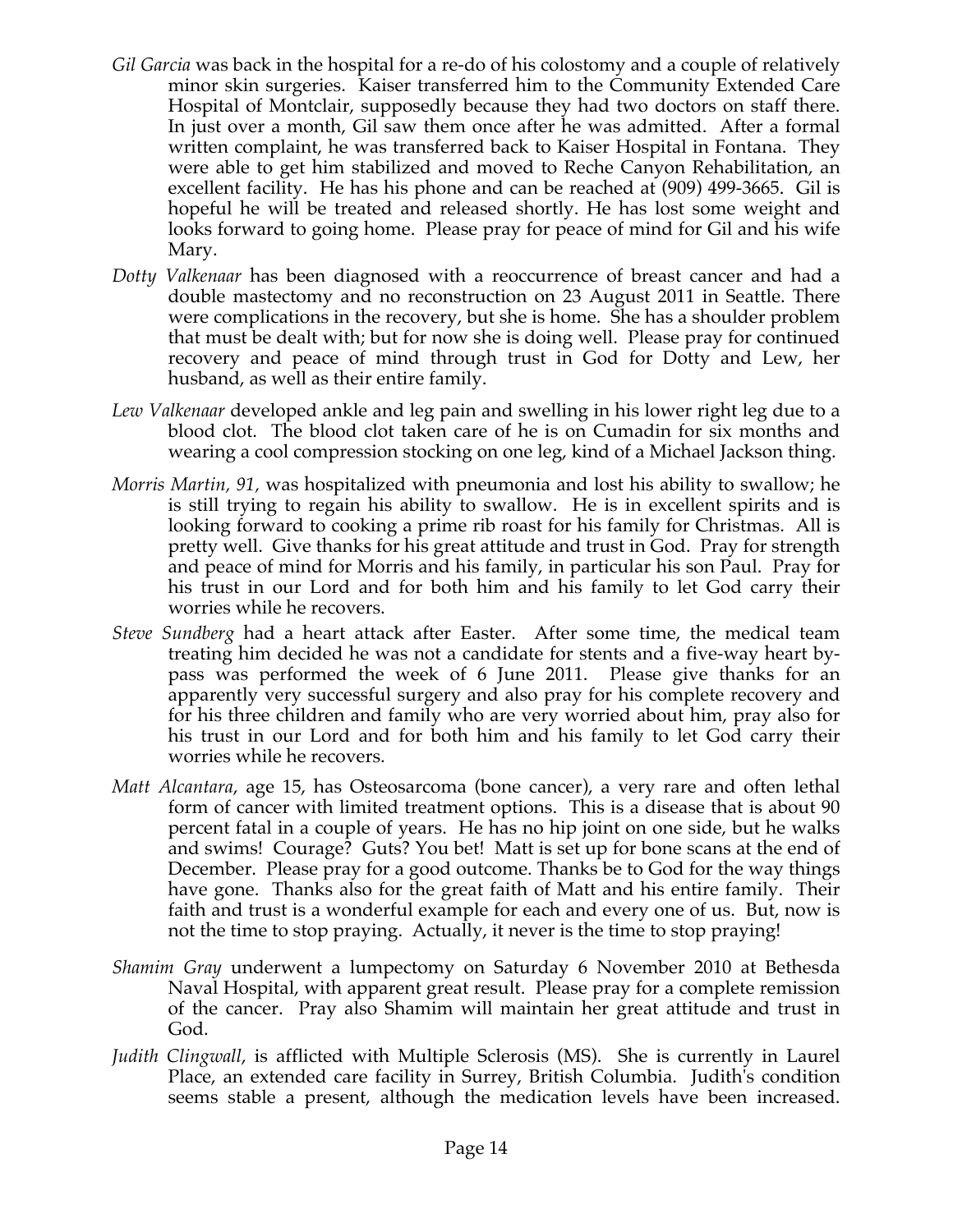Please pray for her to take an active part in her own life, for her strength, peace of mind, trust in God and remission of the disease so she might return home to her family. Pray also for strength for her husband Martin as he deals with all the problems and stress of Judith's situation.

- *Becky Madden* is paralyzed from the neck down as the result of a tragic shooting accident. She has made it home and to church in a new donated magic wheelchair. Please pray for further recovery for Becky, as well as strength and guidance for each of those involved.
- *Betty Macauley,* Tim's mom, is currently in a state of failing health. Please pray she will gain interest in life around her and actively pursue life here on earth. Please pray for her family, in particular her son Tim, as they try to help her.
- *Lauralee* underwent a lumpectomy on Friday after Thanksgiving. A further anomaly has been discovered and she had additional preventative radiation treatment. Please pray for a complete remission of the cancer. Pray also Lauralee will maintain her great attitude and trust in God.
- *Luca*, 5 years old, from our church family in Perth, Western Australia, who has just been diagnosed with leukemia. And for his Mum and Dad and extended family.
- *Greg Chase asks that you pray for his family:*
	- *Diane*, Greg's wife, has a positive attitude dealing with the ongoing treatment of her ulcerative colitis. They are grateful for a positive attitude and would be pleased to see physical progress.
		- *Phyllis*, Greg's mom, has stabilized as the result of the good home care she is receiving and recently celebrated her 89<sup>th</sup> birthday.
- *Vince (age 15),* reoccurrence of Osteosarcoma, recent testing found a nickel sized tumor in his lungs. The doctors are consulting with a specialist in Houston. Please pray for guidance for the medical team and for peace of mind for Vince and his family.
- *Obra Gray* continues to take day by day. Please continue to keep Obra in your prayers, and give him the strength of knowing the Lord is with him and will never forsake him. Obra needs security of what lies ahead of him, and only the Lord can grant the solace to answer his prayer.
- *Kay Denton* (Mrs. Kay) is still home and doing pretty well considering the bones in her neck and hands are degenerating as a side effect of her kidney failure. Her thumbs are not particularly useful any more. Mrs. Kay asks everyone who is praying for her know how grateful she is for their prayers. As always, she retains her trust in the Lord and her positive attitude.

## *Guidance*

- *Sara* asks that you pray for guidance for her as she deals with the stresses of her family and life. Pray that she can separate those things which she can affect from those things which she cannot and give her grace to accept that she cannot do everything and can only change those things within her control.
- *Steve* asks that you pray for difficulties he is having with his family. Please pray that the Holy Ghost will enter into his heart and provide him with the heaven sent inspiration that he needs to see clearly and deal with problems and the courage to do what needs to be done in the manner it should be done.

*Jacquie* to open her heart to God and accept His Love and Grace.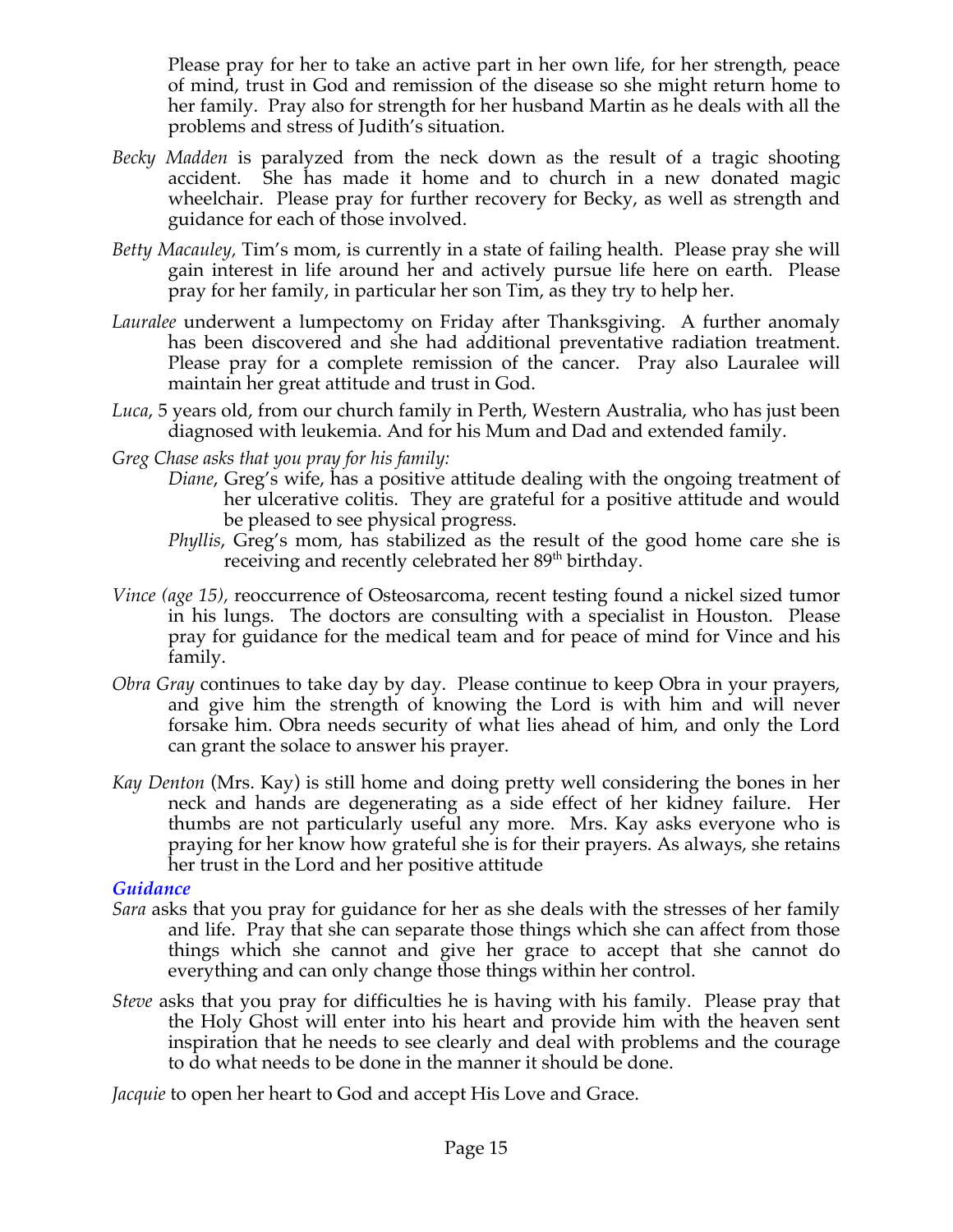*Hap* and *Ryan* both ask you to pray they might be able to trust God will help them make the right decisions at the right time and not to worry uselessly, to change those things they can change, accept those things they cannot change, sleep well to be able to do the correct things with a clear head and that they will open their hearts to the Holy Ghost.

## *Armed Forces & Contractors*

Airman Donny Patton (Kadena AB, Japan), Jordan (USMC – 29 Palms), Neal (USN-Afghanistan), Trevor (USAF - KC-10 Boom Operator), Trevor (USN – Whidbey Island, EF-18 Pilot), Kurt Thomas (USN – Guam),

#### *Persecuted*

Around the world, Christians are under attack, not only in the Muslim world, but from Hindus and others in India. Also, they are under continual attack in the name of "Separation of Church and State" in the western world, as it becomes actively atheist or pro-devil buddy. Please pray for God's guidance and protection for all persecuted Christians and those around them.

## *Thanksgiving*

*Ryan Hopkins* gives thanks for recovery from his pinched neck nerve.

## *Various Special Requests*

- We ask that you pray, please ask God that the Holy Ghost might give you insight into how you might make the lives of your friends and family better. Remember helping others is not just those who you don't know!
- Please join us in praying that the *Free Teen Guitar Class* will be continue to be an opportunity for God to work in the lives of the kids and their families. Please ask God to guide the class to new opportunities to make Him known to others. Help us to let the love of our Lord shine through us into their lives, putting Him first, so that He might enter in to their hearts and lives.

# **Need a Bumper Sticker?**



# **The church has some very nice Bumper Stickers. If you would like one, email Hap at hap@faithfulcenturion.org**

## *Question that only you can ask*

What would you like to know about our history, what we believe, what we do or how we operate? Hap is looking for material for the continuing education class and *Thought for the Day* material. Help us help you. Please send your question to Hap so we all can get an answer. Just because you don't know the answer to your question doesn't mean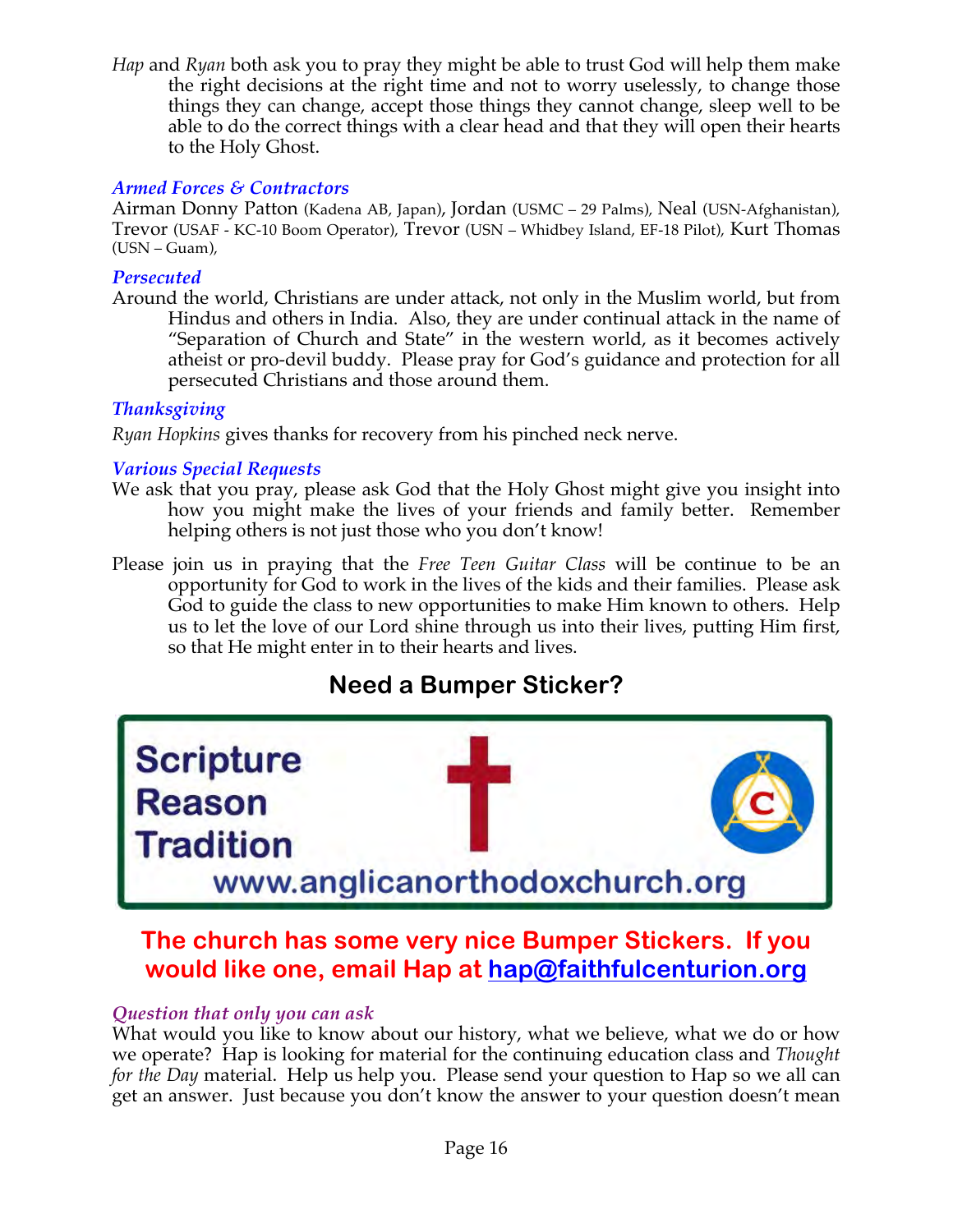you are the only one who doesn't know. But, if you don't ask, no one will know.

## *What is Septuagesima?*

Septuagesima Sunday is the name given to the third Sunday before Lent. The term is sometimes applied to the period of the liturgical year which begins on this day and lasts through Shrove Tuesday (with the following day being Ash Wednesday, when Lent begins). This period is also known as the Pre-Lenten season or Shrovetide. The next two Sundays are labelled Sexagesima and Quinquagesima, the latter sometimes also called Shrove Sunday. The earliest Septuagesima Sunday can occur is January 18 (Easter falling on March 22 in nonleap year) and the latest is February 22 (Easter falling on April 25 in leap year).

Septuagesima comes from the Latin word for "seventieth," with Sexagesima and Quinquagesima equalling "sixtieth" and "fiftieth" respectively. They are patterned after the Latin word for the season of Lent, Quadragesima, which means "fortieth" because Lent is forty days long (not counting the Sundays, which are all considered little Easters). Because a week is only seven days long, not ten, and since even then only six of those days might be counted if the pattern of Quadragesima is followed, Septuagesima, Sexagesima, and Quinquagesima, don't literally correspond to the periods of time they imply. It is interesting, however, that just about 70 days (68 actually) is the minimum number of days between the octave day of the Epiphany on January 14 and Easter, implying that a season just about 70 days long can always fit between the two.

The 17-day period beginning on Septuagesima Sunday was intended to be observed as a preparation for the season of Lent, which is itself a period of spiritual preparation (for Easter). In many countries, however, Septuagesima Sunday still marks the start of the carnival season, culminating on Shrove Tuesday, more commonly known as Mardi Gras. The Gospel reading for Septuagesima week is the parable of the Workers in the Vineyard (Matthew 20:1-16).

## *I'd like to get a different point across or announce something*

If you have a different point of view, I would be happy to give you room to get your point across. While this publication is my perspective on events, I recognize not everyone may agree and that some people would like to express their own opinion. If you want to write something, please forward your item to Hap (with a note as to whether or not you would like editing help) to: hap@faithfulcenturion.org.

# *Epistleers*

We post the list of Epistle Readers in the Sunday Report each week so you can either plan your attendance or your pre-reading as the spirit so moves you.

## **Date Reader**

| 12 February 2012 | Ryan Hopkins                 |
|------------------|------------------------------|
| 19 February 2012 | Ryan Hopkins                 |
| 22 February 2012 | Ryan Hopkins – Ash Wednesday |
| 26 February 2012 | Ryan Hopkins                 |

## *The near future, as well as Next Sunday*

12 February 2012 – Sexagesima – Morning Prayer - Service start time 1000 (10:00 am); welcome or gathering songs before the service at 0945 (9:45 am); **Time 1000 (10:00 am); Location – 10603 Burrell Way, Descanso, CA**